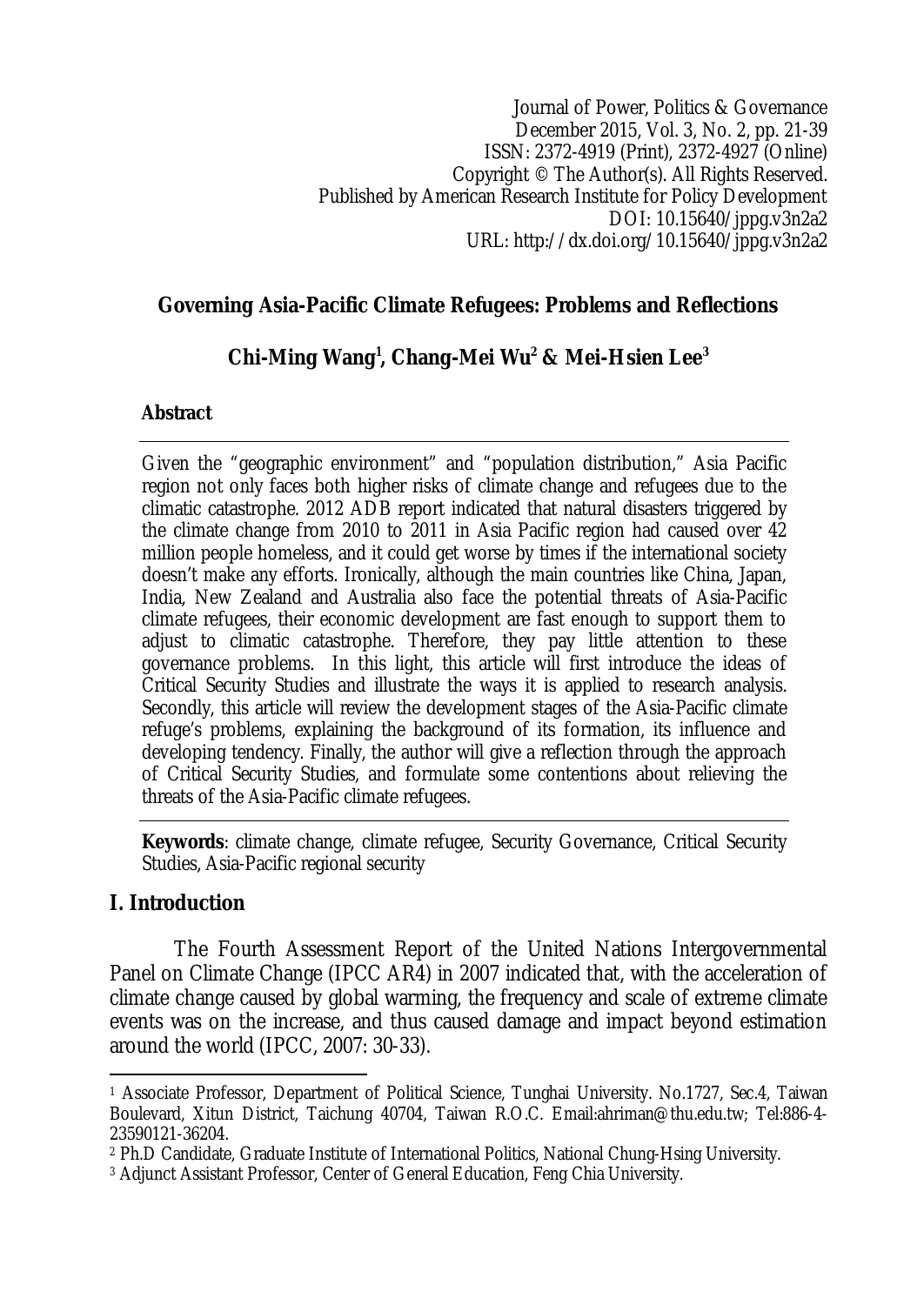World Economic Forum also suggested in its Global Risks 2011 that in terms of the chance of climate change happening and its degree of influence, climate change has become the greatest threat for global development (World Economic Forum, 2011: 44). Among them, the migration problem due to abrupt climate change has gradually drawn attention. The term climate refugees even became the highlight of discussion, appearing on news reports and policy reports continuously.<sup>4</sup>

On account of two characteristics, "geographic environment" and "population distribution," Asia Pacific region not only faces the high level of fragility of climate change conflict but also high possibility of the appearance of climate refugees due to the climatic catastrophe. In recent years, with the increase of frequency and strength of extreme climate events such as typhoons, rainstorms, and droughts, much importance was attached to climate change – induced migration challenges day by day. "Climate Refugees Problem" thus becomes the non-traditional security threat that Pacific-Asia countries should face. Ironically, although the main countries like China, Japan, India, New Zealand and Australia also face the potential threats of Asia-Pacific climate refugees, their economic development are fast enough to support their necessary resources for adjusting to climatic catastrophe. Therefore, they pay little attention to the governance problem of the climate refugees.

Then, what is the background of the formation of the climate refugees? What kind of security threat does it pose to Asia-Pacific countries? And what kind of critical thinking do the initiatives about regional developments, effects and dilemma offer? In this light, this article will give a reflection on current governance of Asia Pacific region climate refugees through the approach of critical security, in hope that through the following discussions, why the related initiatives are hard to be realized are clarified. First, this paper will introduce the concepts of international critical security studies and illustrate the ways they are applied to research analysis. Secondly, this paper will review the Asia-Pacific climate refugees' problems, aiming at illustrating the background of its formation, its influence and developing tendency.

 $\overline{a}$ 

<sup>4</sup> "Climate refugee" is derived from the conception of environmental migration/ refugee, and some scholars also regard it as one type of environmental refugees. Recently, the frequency, scopes and the intensity of the extreme climate phenomenon caused by the acceleration of global warming have more impacts on human society than the ones by the catastrophic events such as earthquakes, tsunamis, and volcano eruption. As a result, the climate refugee has gradually been independent from the discussion of traditional environmental refugee, and has become an urgent and important issue in our international world. Meanwhile, it is also helpful for researcher to exclude other natural or man-made environmental factors mentioned above, and focus on the impacts caused by climate change on human beings to add the word "climate" before the concept of "refugee" (Renaud, 2007: 20-21).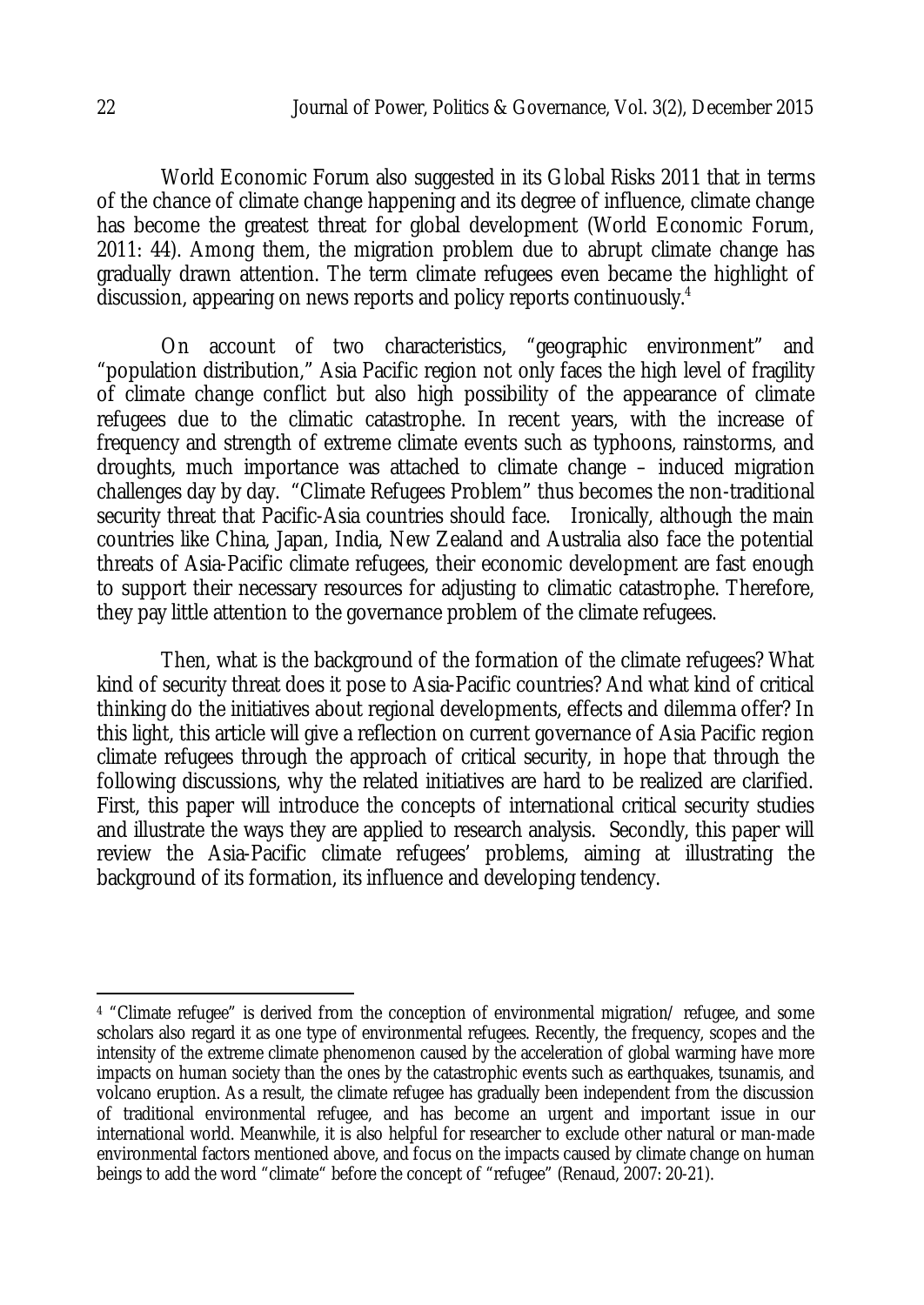Lastly, the author will give a reflection on current governance of Asia Pacific region climate refugees through the approach of critical security, and conceive the possible direction of regional cooperation on climate security and its future prospect.

## **II. The application of critical theory in the security study field**

"The critical theory" applied to the international security study could be traced back to the Frankfurt School founded by Max Horkheimer,<sup>5</sup> and the critics of related international theory by Robert Cox's (Jones, 1999: iv, 1-6).<sup>6</sup> Observed from the development in recent years, critical security studies could be roughly divided into two factions, the generalized one and the constricted one. They differ both in content and focus of critical security (Smith, 2005: 40-42).<sup>7</sup> Among them, the narrow critical security study, which Booth and others promoted, inherits from Frankfurt School critical philosophy. It has more practical meanings for the agenda of deconstructing the traditional security concept to reconstruct security study, because it conforms to the main theme of this article, which reflects the problem of the climate refugee in Asia-Pacific (Booth, 2005d: 260, 269). Herewith the central ideas are described as follows:

 $\overline{\phantom{a}}$ <sup>5</sup> Frankfurt School is an academic community made up of social science scholars from the social study center of Germany Frankfurt University. It is generally regarded as a branch of New Marxism. Horkheimer's Traditional and Critical Theory is the representative work of this school. Horkheimer's classification of Traditional and Critical Theory in social science not only influences the discourse of critical theorists like Cox, but also lays the foundation for the thoughts of critical security studies of Booth and other scholars.

<sup>6</sup> Cox roughly divides international relationship theory into "problem-solving theory" and "critical theory". The former, aiming at using the methodology of empirical positivism, collects data selectively and summarizes the value-neutral "objective laws" which is based on national interest, characteristics and interaction pattern, etc., in order to meet the theory of "natural science paradigm", such as "neorealism" and" neoliberal institutionalism ". The latter is expected to reflect on existing theory and its process of development, trying to offer other perspectives that is different from current analytical approach. Cox further pointed out that a theory is built for certain people or certain purpose. Therefore, "problem-solving theory" regards the real world as a kind of a product which is isolated from human creation and claims for a same thought (Instrumental rationality) to understand the International relations theory. It has the conservative tendency to protect the existing laws and benefits.

<sup>7</sup> The broad criticism security, mainly based on the studies of Keith Krause and Michael Williams, aims at accommodating the multiple viewpoints of non-mainstream security study such as postmodernism, post-structuralism, Copenhagen School, constructivism and feminism in order to criticize the mistakes of contemporary security discourse. On the other hand, the narrow criticism security refers to the related studies mainly inherited from the Frankfurt School, which focuses on reconsidering the security concept, and concerns about how to achieve the goal of liberating human being. Steve Smith thinks that although the broad critical security study devotes to deconstructing the original frame of security concept, the result of widely intake of the non-mainstream theories is that it lacks consistent definition of security concept and hence makes it not as systematic and practical as the narrow critical security study.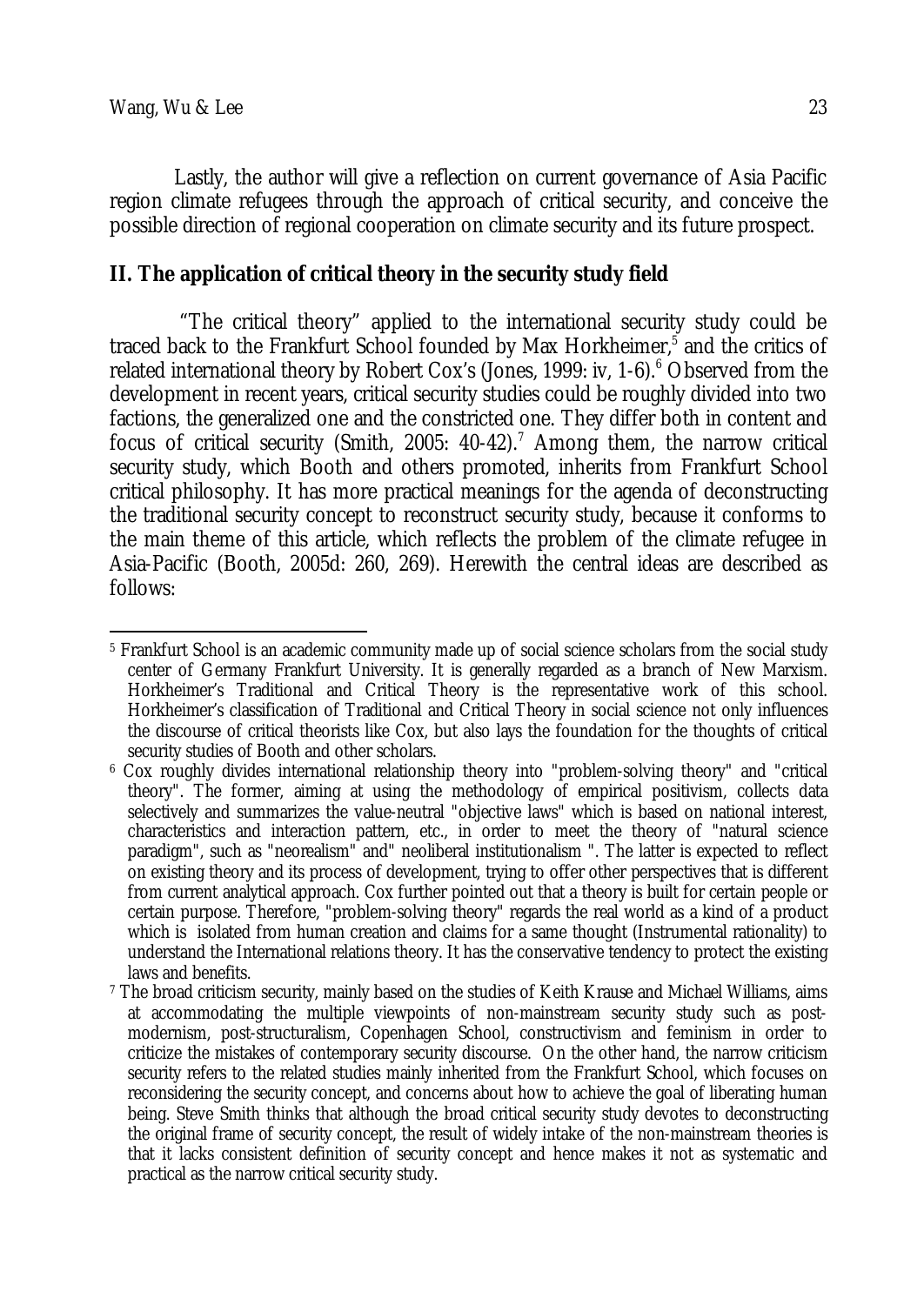## **I) Security deepening**

Critical security study theorists emphasize that although security research has showed diverse developments in the post-cold war, there's no apparent difference to the substantive content due to the similar hypotheses on ontology and epistemology of different schools. In this light, the security concept that critical security study first reflects on is trying to jump out of the frame of traditional politics, philosophy and methodology, especially the ontology of state centrism and the epistemology of empirical positivism.

#### **(I) Deconstruct the ontology of statism**

The critical security study theorists point out that traditional security study would regard the state as the singular and the most important security unit of world politics, including the feature of ontology of "statism" However, state centrism is neither an essential condition of the better life nor the solution to the security problem. What's worse, it might become part of insecurity (Jones, 1995: 299-319; Jones, 1999: 96-99). From the experience of historical development, traditional security study places much emphasis on the role of state and the system level while it seriously ignores the impact of domestic factors and non-state actors.

As a result, when facing the significant change of international environment such as the end of cold war, it exposes the defect of its explanation and analysis on world politics. In addition, on the part of the normative value, traditional security research will view a state as a political community, and it presumes that individuals and a state have a homogenous interest. Individual security could be guaranteed as long as a state continuously strengthens military capabilities to withstand the security threat from other countries. However, when the problems of improper foreign policy decision-making, misperception of the international situation, and even ignorance of the rights of particularly disadvantaged groups appear in a state, the individual security might be threatened by the state (Linklater, 2005: 116-17).<sup>8</sup> Therefore, the critical security study theorists assert that a state is just one of the means to pursue security. "Individual" is the key role that security problems refer to. What's more, the real security cannot be obtained at the cost of sacrificing individuals, groups or other actors (Booth, 1991: 319; Booth and Vale, 1995: 285-304).<sup>9</sup>

 $\overline{\phantom{a}}$ <sup>8</sup> Link Hamlet quoted from Barry Buzan referring the relationship between a person and a nation as "unbreakable paradox".

<sup>&</sup>lt;sup>9</sup> Booth takes the racial segregation in South Africa for example. He thinks, to the ruling white minority at that time, the neighboring countries are the main threat to their national security. However, to most blacks who have been excluded from the powers for a long time, the harm caused by domestic unequal system is much stronger and urgent than the threat from the neighboring countries.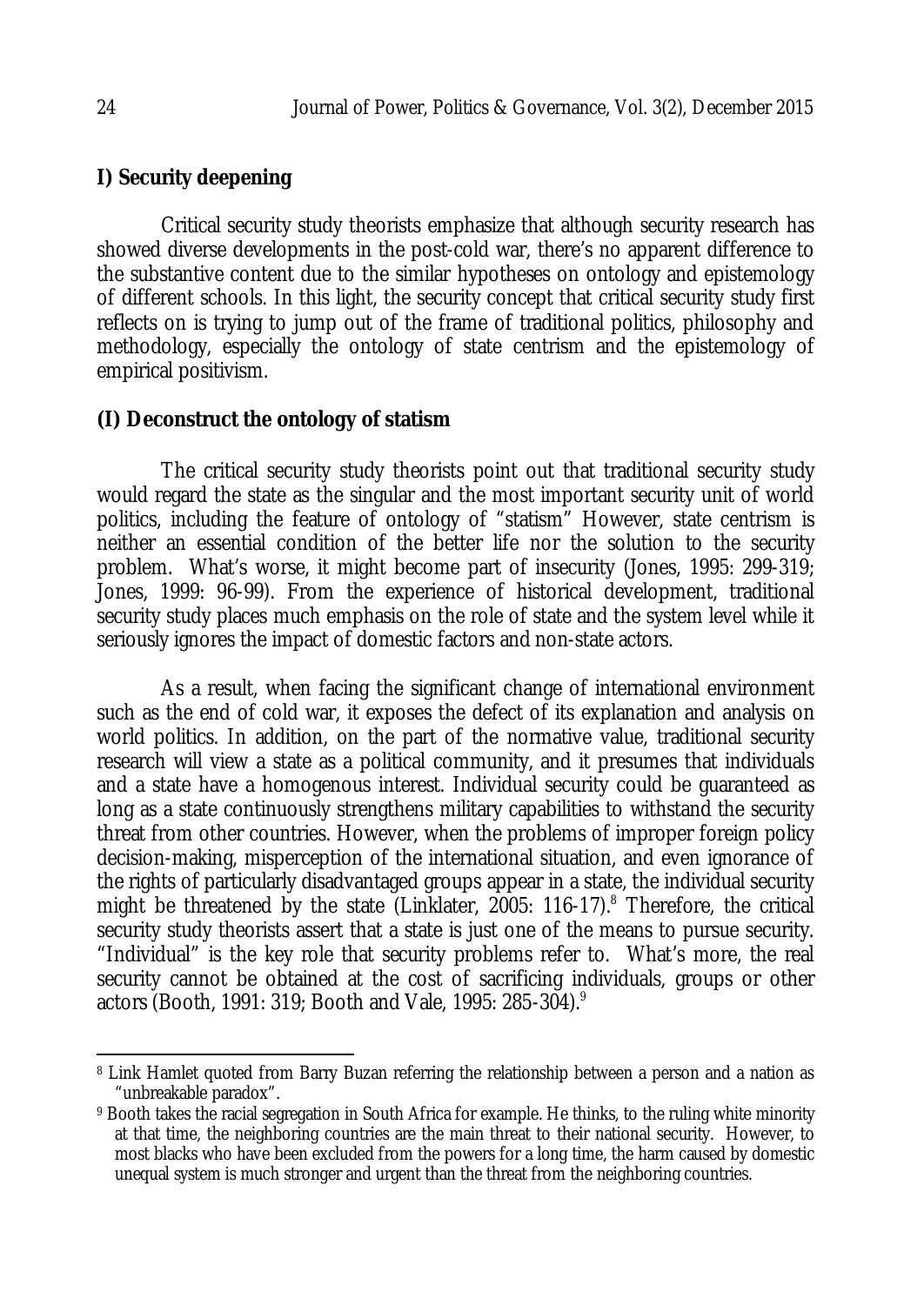In other words, the real world is more complicated than the one which traditional security illustrates. Only by transcending the obstacles- statism which is the real obstacles to understanding, can we truly construct a comprehensive security study (Jones, 1999: 116-17).

#### **(II) Jump out of the epistemology of empirical positivism**

Traditional security studies adopted the epistemology of empirical positivism and emphasize that the clear distinction between fact and value, subject and object help to find out the objective knowledge that is not under the influence of the views and bias of an analyst. Stephen M. Walt is the one who advocated to taking scientific methods into security studies and claimed that science could make social theory more rigorous and impartial in its terms and measures (1991: 222). Especially when facing the challenges from non-mainstream theories in late 1980s, traditional security studies started developing more complicated theories to sustain their frames and made its epistemology more "scientific" (Laudan, 1996).<sup>10</sup> This way, however, was suspected by the post-positivists of critical security studies.

They thought that the reality of international society, which were products of specific period and social backgrounds, could not help to become totally objective and value-free, and not to mention exemplification simply by empirical methodology. The risk of adopting empirical positivism is that it is easy for researchers to ignore the embedded prejudice and preference when pursuing objectivism. Thus, the researchers chose the information that corresponded to the goals and standing of their researches unconsciously or they made effort to maintain the status quo of society (Smith, 1987; Jones, 1999: 94-100). In other words, all theories were products of a variety of historical settings, or even they served for certain people or for certain purpose. Therefore, the critical security studies purposely kept a kind of "critical distance" with existing theories. It aims to bring more realistic explanations of current world order through continuous introspection and reflection (Booth, 2005a: 5-8, 10-12).<sup>11</sup>

 $\overline{\phantom{a}}$ <sup>10</sup> Since social science experienced the behavioral revolution in the 1960s, the thought of positivism and the political science research have been linked closely, especially for the fields of comparative politics and the international relations. The positivism adopts the empiricist perspective, which emphasizes that the scientific research must be based on the empirical observation of the real world, and induces relevant information through the replicable methods such as record, measure, comparison etc. to conduct the causal reasoning of the generalizations.

<sup>11</sup> Booth thought that the way which critical security researchers kept themselves out of the way of current theoretical structure was different from the so-called "Objectivity" by traditional theory. Instead, they kept a kind of "critical distance" with existing theories. That is, by conducting the immanent critique of theories, they looked for any possibility that had already existed but hasn't been realized in the societies, and thus contributed to the goals of liberate the politics. . Besides, criticizing classical realism/neorealism in his writing, Booth thought the theory mainly based on the views of middle-class male scholars in England and America was neither realistic nor misnomer. The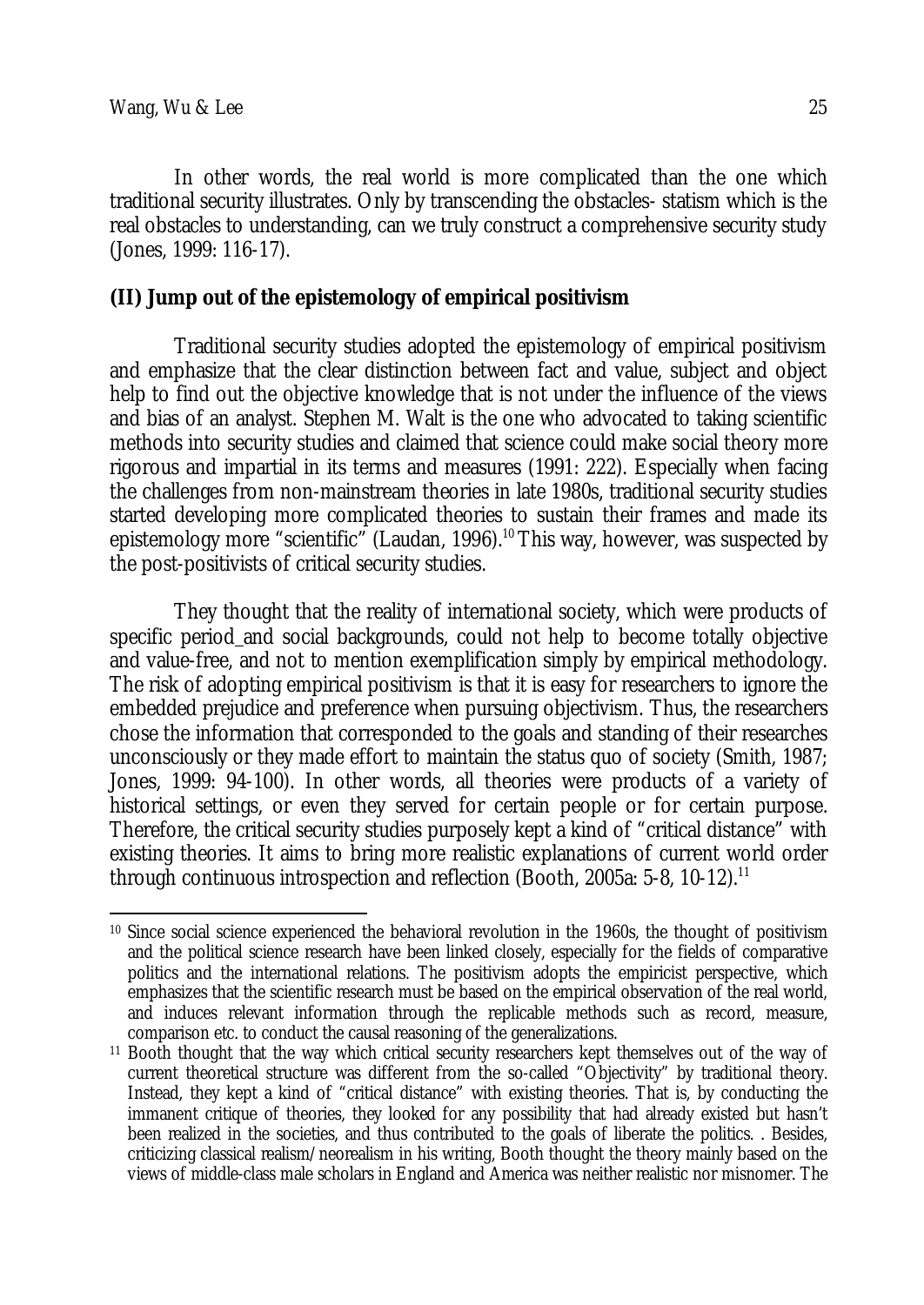## **II) Security broadening**

The second step to review the concept of security is the expansion of security concepts. Critical security study theorists propose that the traditional security which dominated the mainstream thought over the past half century is a kind of presentation of discoursing hegemony of realism. These thoughts emphasize that a nation-state plays a monopolistic role in security matters, and encourage the states to maximize their military forces to defend the security threats from other countries to bring about a tendency of maintaining the existing order and the balance of power. However, after the Cold War, the traditional security thinking not only do little to eliminate the risk of war, but also can do little to respond to the non-traditional security threats (Smith, 2000: 72-101).

Therefore, with the changes of international security environment, security research agenda should also expand from the military field to other security issues related to human beings. In a word, after the intensifying process of ontology and epistemology beyond the traditional security study, critical security study theorists stress that military force is not the only security threat. Instead, the security research agendas should be expanded to fields such as politics, economics, society, gender, environment, immigration, race, human rights and so on. Most of these threats which come from sub-nation or trans- nation cannot be analyzed through the approach of traditional state-centered security.

However, the expansion of security field is different from the concept of securitizing proposed by Ole Wæver of Copenhagen School, which intends to bring all the security issues into the analysis of political theory rather than try to bring all political issues into the agenda of security discussion. In the meantime, through the process of expansion they aimed to discover the phenomenon of uneven distribution of power and resources in the existing security agenda to achieve the "politicizing" security (Jones, 1999: 108-112). What is worth paying attention to is that the critical security studies didn't completely deny the importance of the military issues in security agenda?

Instead, it had a new understanding of the concept of military force and the confrontation through critical perspective. Graeme Cheeseman pointed out that there were major changes about the concepts of force and confrontation in the post-Cold War world:

 $\overline{a}$ 

static theory cannot propose the comprehensive explanations about the complex development of the current status of international community.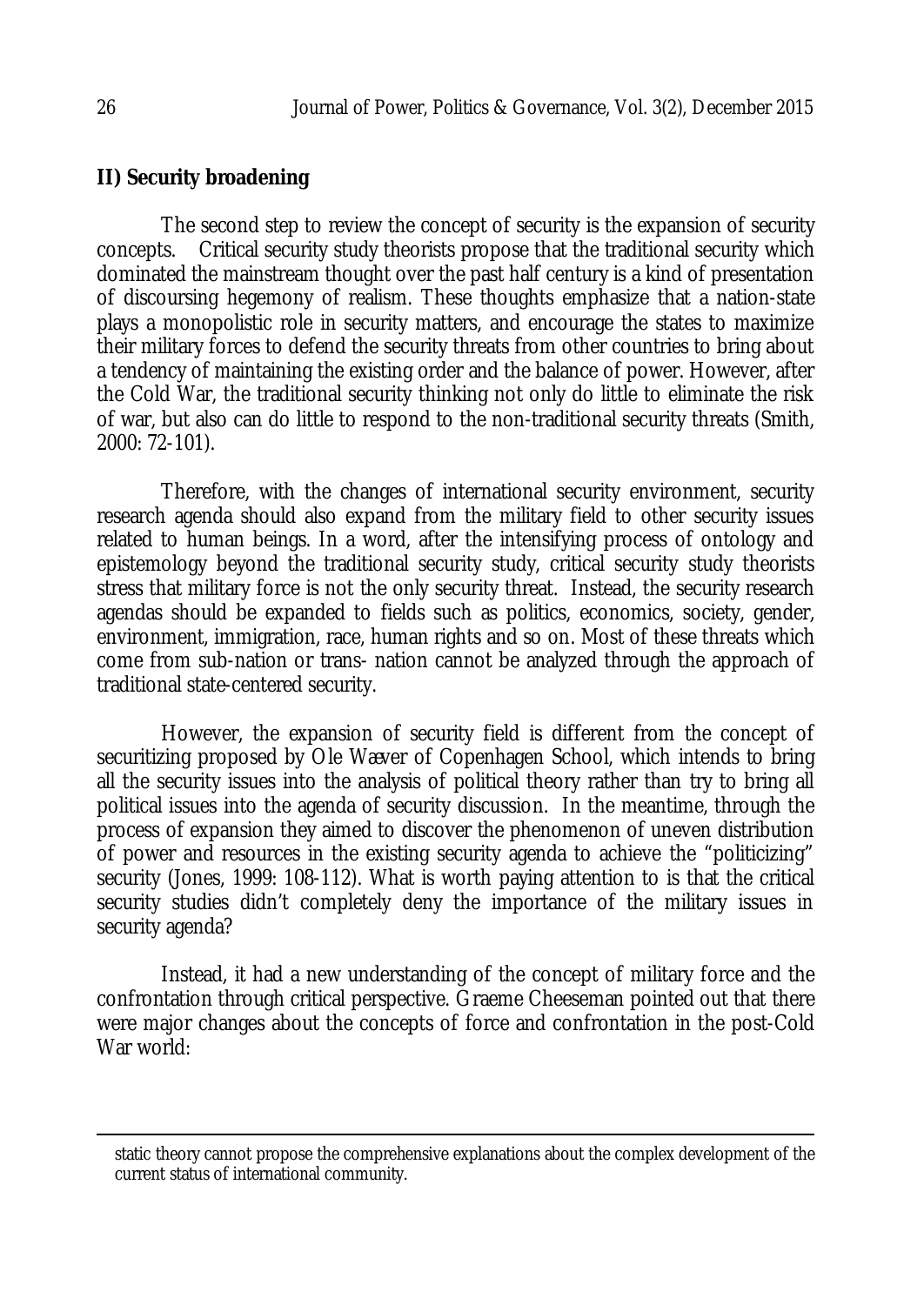The role of military power transforms from waging war with other countries in the past to implementing international peacekeeping, disaster prevention and rescue, and other security missions; the essence of military power also transforms from its original role as swearing loyalty to the country to the one as a form of multinational military force or private mercenary; finally, no longer limited to the state-to-state, the conflicts might appear within a country more often, and the relevant parties might be the non-state actors such as terrorisms (2005: 70-79).

## **III) Emancipation community**

The critical security study is premised on deepening and broadening the security, and further regards "emancipation" as a practical approach to attain security. Booth considered that "emancipation" was to release people from the "restraints" of external environment and internal psychology, to choose their intended life on their own. Wars and the war-induced security threats such as poverty, poor education, political repression were the main sources that placed the above mentioned internal and external restraints on the human. As a result, there was an inseparable relationship between security and liberation. That is to say, Booth emphasized that "individual" was the very fundamental subject, and nation is just one of the means for people to attain security.

Other means included the human aggregations such as family, community, state and so on. When the threat infringed upon basic human needs: the basic material conditions of life, the aggregation which could protect individuals possessed the legitimacy. Hence, these aggregations had their instrumental meanings (Booth, 1991: 319). He further pointed out that when the relationship between security and liberation was clarified, the security could be regarded as means and liberation as its result. On one hand, we shouldn't decide means only by goals, or we might pursue our goal in violent or unfair ways. On the other hand, the relationship between the two might result in ethical cycle of security and liberation: pursuing security could result in liberation, while pursuing liberation could also lead to security (Booth, 2005c: 182-83). What's worth noting is that the "Liberation Community," advocated by Critical security study, is different from the one discussed by international relationship scholars. It asserts that individuals have the rights to express their own plural identity, and can also live in different communities at the same time. Eventually human equality can be realized (Booth and Vale, 1995: 290-91).12

 $\overline{\phantom{a}}$ <sup>12</sup> Among the discussions on "community" of scholars of international relations, Karl Deutsch's opinions about security community is the most influential ones. He assumed that actors can shape a security community through the mutual compatibility of main values, economic interdependence, more expectations, multifaceted interactions of social, political and cultural communication, promotion of the tightly institutionalized relationship , mutual enthusiasm, and predictable behavior.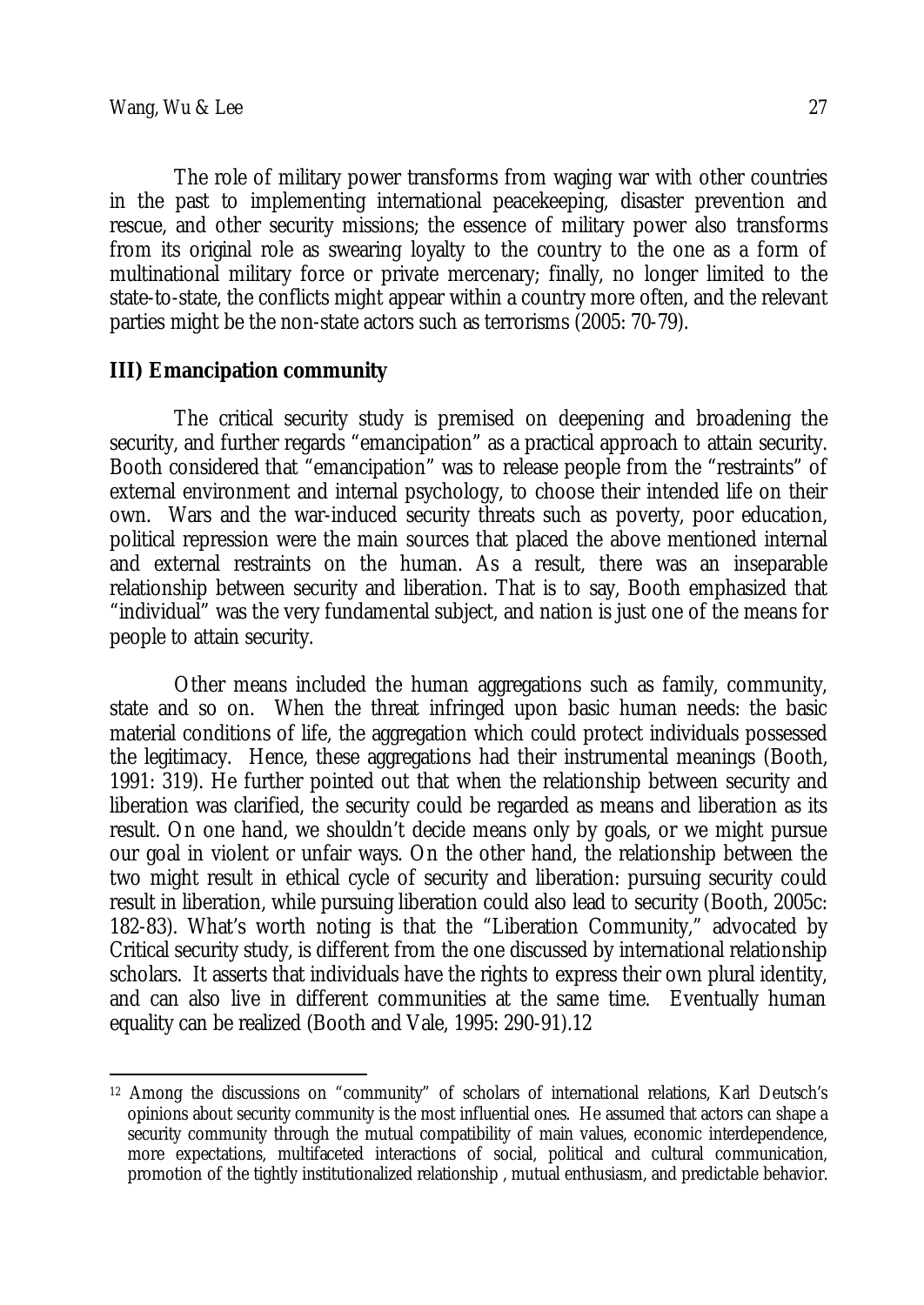Booth indicated that a liberal society should be equipped with a variety of differences and identity, and people can respect each other's culture and ideology. Furthermore, this community is characteristic of the universal morality or the cosmopolitism, promoting that human beings should be treated equally and the moral differences should not be determined by the conditions such as nationality, gender, races and so on. Accordingly, the horizontal and vertical expansion of Liberation Community will help weaken the nation-state system and the negative impact of globalization, and hence gradually become the effective mode of global governance (Booth, 2005b: 109-110).

## **III. General Introduction to the Problems of Asia-Pacific Climate Refugees**

## **I) The high risk of climate refugee threat faced by the Asia-Pacific**

In December 2009, the representatives of International Organization for Migration in the Copenhagen Climate Summit indicated that there were as many as 20 million people being forced to migrate due to the sudden environment crisis in 2008. If international societies don't manage to slow down the speed of Global Climate Change, the number of climate refugees will increase by multiple as much to 200 million people in 2050. The number will be much larger than those of war refugees (Laczko and Aghazarm, 2009: 5). What's worth noting is that under the influences of the two factors of "geographical environment" and "population distribution", the Asia Pacific region faces not only the high level of fragility of climate change conflict but also high possibility of the appearance of climate refugees due to the climatic catastrophe.

When it comes to the aspect of geographical environment, the frequency of suffering from natural disaster in Asia-Pacific is much higher than those of other regions due to the factors of geographical location, the ratio of land to ocean area and so on. With the multiplication of the scope, scale and intensity of climate change, the impact of extreme climate on the Asia-Pacific region has been increasingly deteriorating in recent years. Related studies indicate that the impacts on the Asia-Pacific region which climate change has mainly include the rising surface temperature, the changing rainfall patterns, the variation of Monsoon rain, the sea level rise, flooding, strong tropical cyclone, etc. (Cruz et al., 2007). Take Cyclone Nargis in Burma in May, 2008 for example, this climatic catastrophe caused a death toll of 84,500, with 53,800 people missing. It had an impact on up to 2,400,000 people's livelihood (IFRC, 2011).

 $\overline{a}$ 

However, the basic unit of this kind of community is state, and it places emphasis on military affairs. It is different from the "Liberation Community" defined by Booth.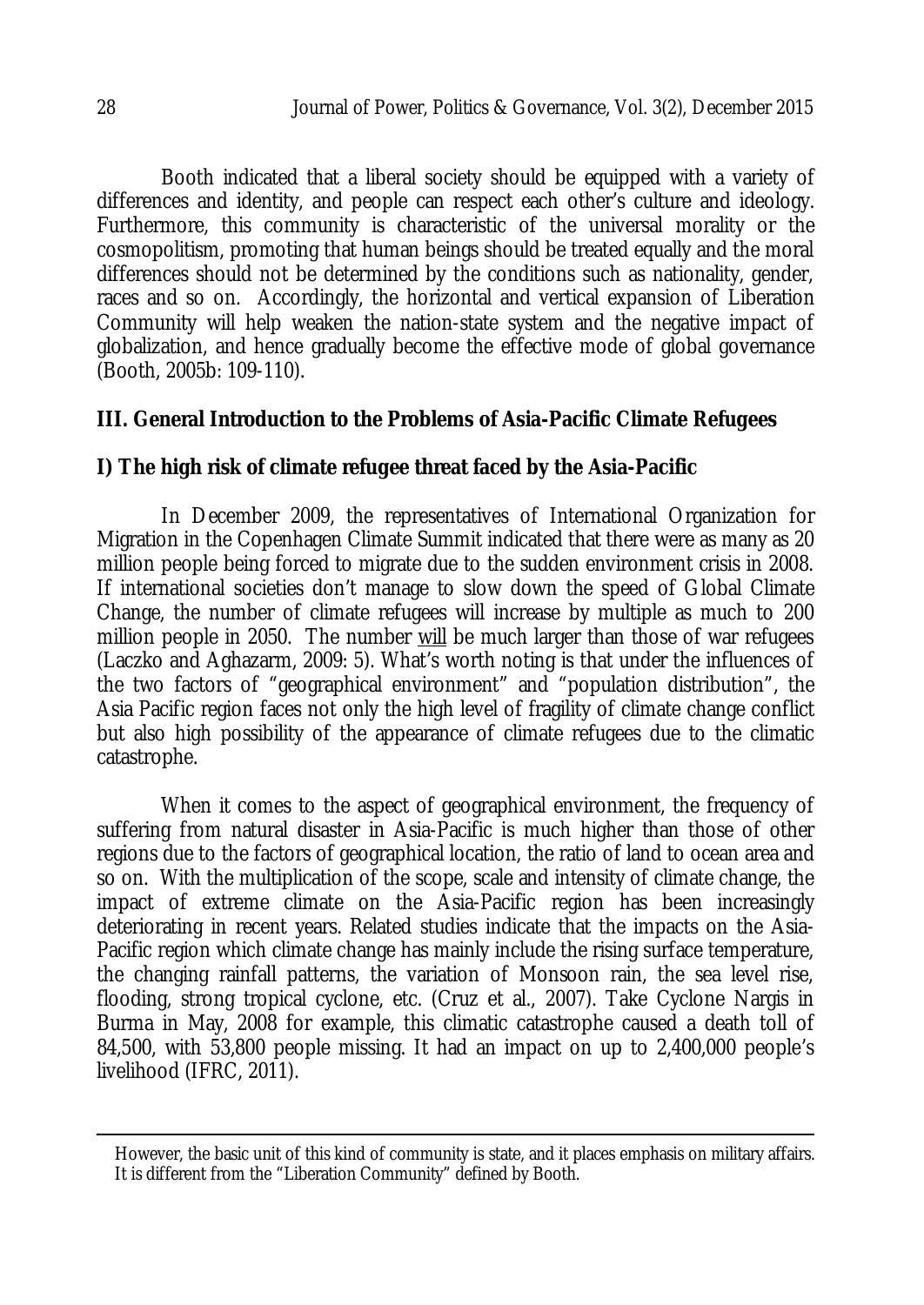As for the population distribution, a study of the World Bank predicted that if sea level rose by one meter, there would be at least fifty-six million and three hundred forty thousand people needed to be resettled in the world. In the meantime, it would cause 1.3% loss of GDP, 1.02% destruction of urban area and 0.39% of farmland flooding (Dasgupta, et al., 2007: 10). In contrast with the research report of United Nations, we can know in this century the speed of sea level rise is about 2-3 millimeters around the world every year. Following this trend, it is estimated that the seaboards of Asia-Pacific countries will be submerged by seawater at the speed of 4-6 meters every year and move backwards by 500-600 meters in 100 years. This will influence up to 9.4 million people who live near the coast (Cruz et al., 2007: 484). Unfortunately, there are about 8-10 coastal cities with high population density in Asia-Pacific countries. Located in low-lying lands, those cities are vulnerable to the impact of climate catastrophe, and become the high-risk groups of climate refugees.

Moreover, most of these possibly flooding regions are the prime location of agricultural land in each country, so the problems of food and water shortages inflicted by the rising sea level must be taken into consideration as well. In this way, there will be an increase in numbers of migrating population induced by climate change. According to a study of the Asian Development Bank (ADB), the hotspots in the Asia-Pacific region where climate refugee influx came about can mainly be summarized in table 1:

| Region       | Area                                  | <b>Major Cities</b> |
|--------------|---------------------------------------|---------------------|
| East Asia    | Coastal areas of PRC                  | Guangzhou           |
|              | Deltaic areas of Yellow, Yangtze, and | Nagoya              |
|              | Pearl rivers                          | Osaka               |
|              | Southern Honshu                       | Shanghai            |
|              | Qinghai-Tibetan Plateau               | Seoul               |
|              |                                       | Tianjin             |
|              |                                       | Taipei City         |
| South Asia   | Deltaic areas of Ganges-Brahmaputra,  | Chennai             |
|              | Mahanadi, Godavari, Krishna, and      | Dhaka               |
|              | Indus rivers                          | Kolkata             |
|              | Nepal's Himalayan region              | Mumbai              |
|              | Most of Bangladesh                    | Karachi             |
|              | Southern Pakistan                     |                     |
| Southeast    | Deltaic areas of Mekong, Red, and     | <b>Bangkok</b>      |
| Asia         | Irrawaddy rivers                      | Ho Chi Minh City    |
|              |                                       | Jakarta             |
|              |                                       | Manila              |
|              |                                       | Singapore           |
| Central Asia | Kazakhstan                            |                     |
|              | $\square \square$ Tajikistan          |                     |
| Pacific      | Kiribati, Tuvalu, Papua New Guinea    |                     |

**Table 1 Key Hot Spots of Vulnerability in the Different Regions**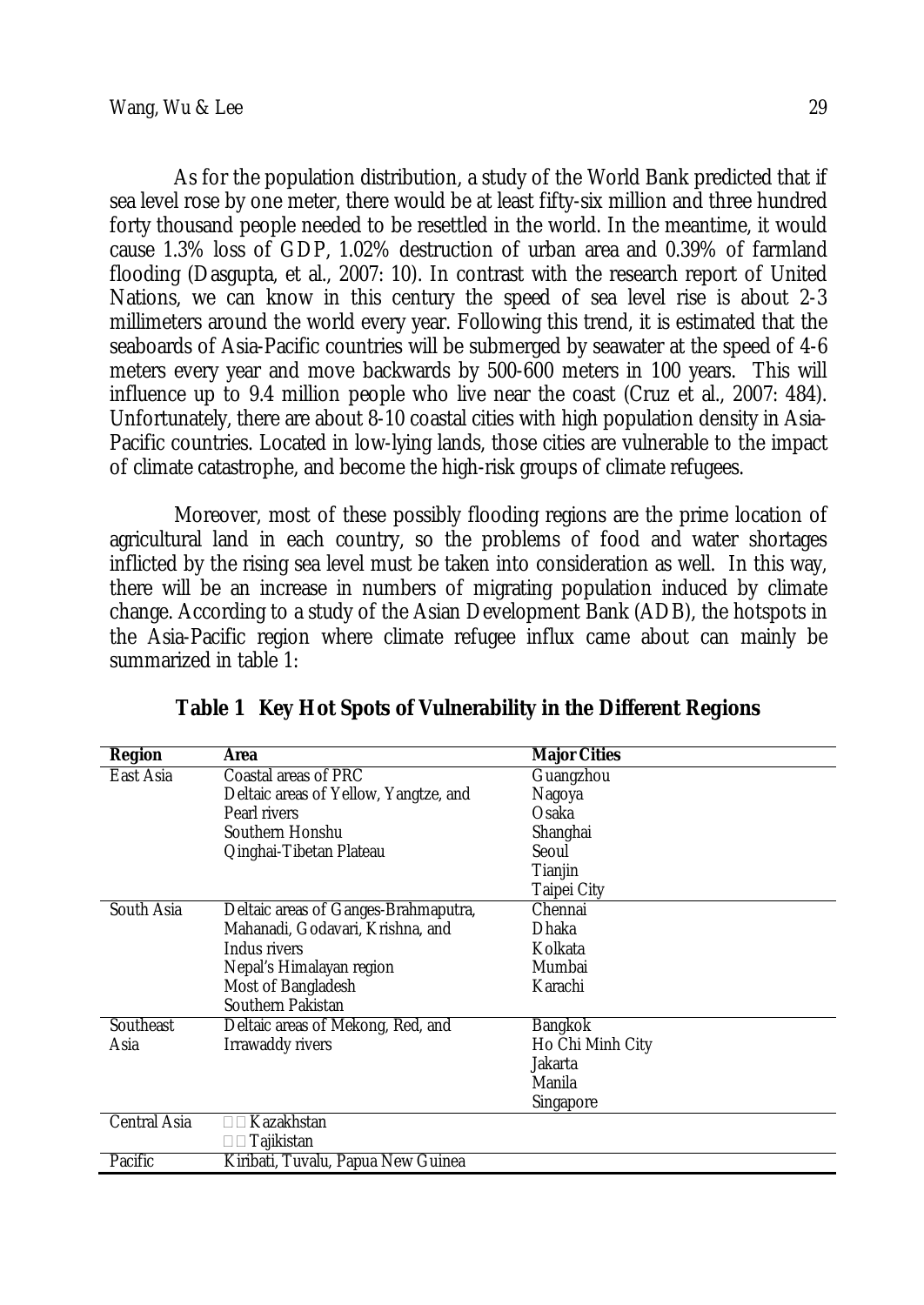Source: ADB, 2011: 26. PRC = People's Republic of China. Source: Generated by Graeme Hugo for ADB, 2009.

#### **II) State Centrism tends to maintain the status quo of climate governance**

Asian-Pacific region is faced with the above-mentioned urgent menace of the climate refugee problem, but little attention is paid to this problem owing to the recent political stagnation of global climate governance cooperation. If we look back on the past, the Bail Roadmap passed in the conference in Bail in 2007 requested main signatories to achieve new protocol of greenhouse gas emission by the end of 2009 so as to replace the Kyoto Protocol in 2012. However, the United Nations Climate Change conference in Copenhagen in 2009 simply passed the Copenhagen Accord jointly proposed by U.S., China, Brazil, India, and South Africa. The Copenhagen Accord not only set no timetable for carbon reduction and stage objectives, but also showed no constraint on the promises signed by signatories. After that, two Global Climate Governance related climate summits in Cancun and Durban were held. In the process the "Green Climate Fund" was successfully initiated and the validity of the Kyoto Protocol was extended from 2012 to 2017 by joining the second commitment period. However, Canada, Russia, and Japan expressed publicly that they wouldn't join it. After the meeting, making an excuse of protecting her domestic economy and energy industry, Canada officially declared that she would withdraw from Kyoto Protocol.

Furthermore, under the influence of State Centrism, the phenomenon of confrontation among the conglomeration of states emerges in the present Global Climate Governance, and it is led by the umbrella countries, EU, BASIC, 77 groups, and China. The central issue in the dispute between developed countries and developing/underdeveloped countries was that developed countries which didn't want to reduce the carbon emission at the risk of its economy growth declined the Reduce Carbon Emission Standard regulated in the Kyoto Protocol in terms of protecting economic competitiveness. On the other hand, the developing countries also worried about that the reduction of carbon emissions will have an influence on their rapid economic growth, so they emphasized the principle of "common but respective responsibility", requested the developed countries to bear more responsibility for the reduction of carbon emissions, and refused to propose any concrete commitment.This logic of politics of climate change places the Asia-Pacific countries with frequent climate disasters at high risk. Quoting the statistics from the Emergency Events Database, the Asian Development Bank indicated that there were more than 200 million people affected by natural disasters every year from 2001 to 2010, which amounted to 90% of the number of people affected by natural disasters around the world.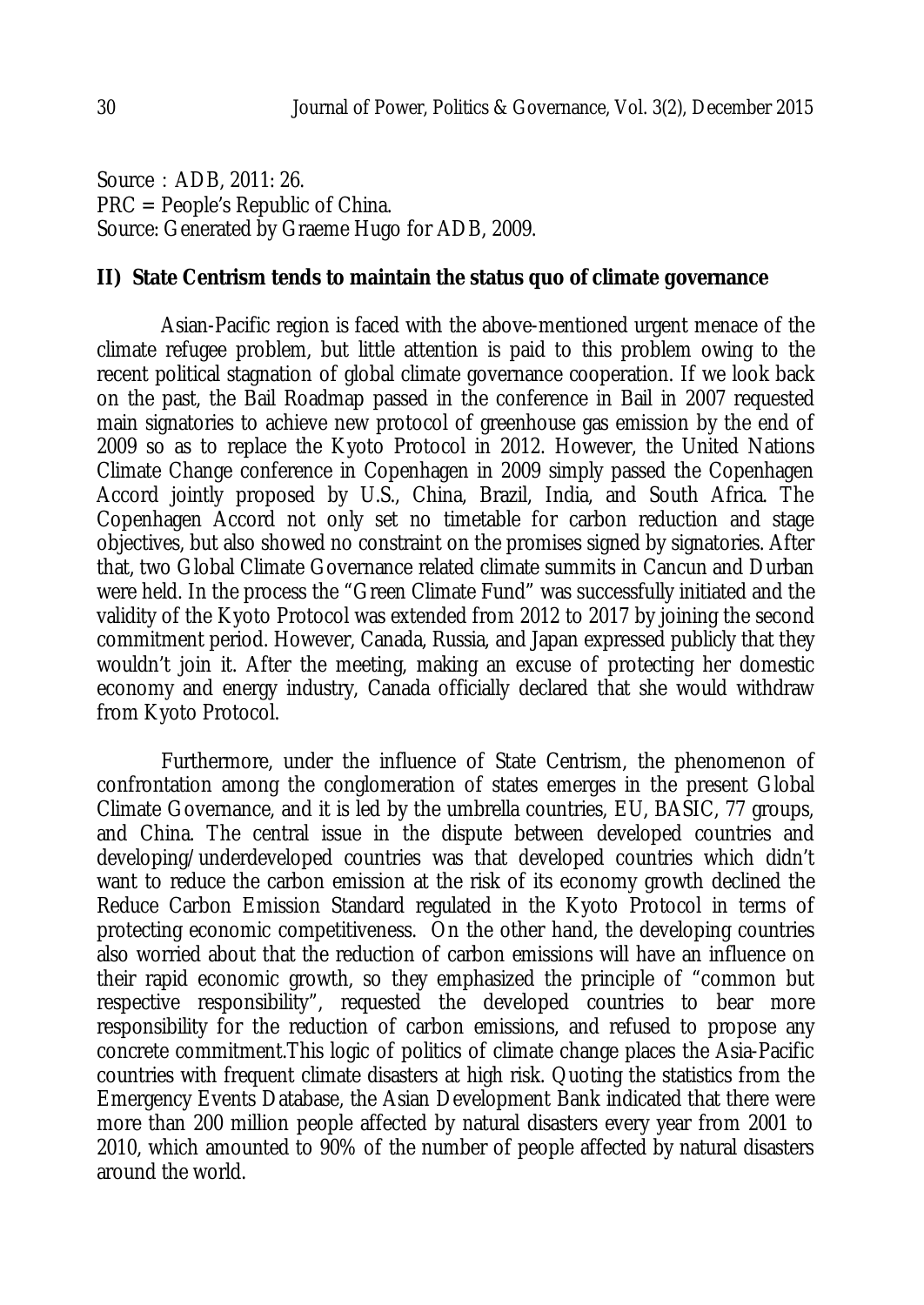These natural disasters caused more than 70,000 deaths which amounted to 65% of global natural disasters' casualties (ADB, 2012: 20). The report also warned that the natural disasters caused by climate changes from 2010 to 2011 have led to more than 42 million people in that region homeless. If the international community didn't make effort to slow the speed of impacts of climate change, \$ 40 billion should be raised each year by the Asia-Pacific countries to cope with the threat of the disasters (ADB, 2012: 2, 60).

To be honest, no matter the Cyclone Nargis in Myanmar in 2008, the Typhoon Morakot which devastated south-central Taiwan in 2009, the rainstorm which led to floods in Pakistan in 2010, the flooding in southern Thailand, and Vasily typhoon in the Mindanao Island, Philippines, in 2011, it shows that climate change severely threatens the countries in the Asia-Pacific region (WMO, 2011: 2-6). Nevertheless, countries in the region pay little attention to this problem. The major Asia-Pacific countries like China, Japan, South Korea, India, New Zealand, and Australia even ignored the dire threat of climate change, choosing to take a favorable stance towards their own country's economic development in the international climate negotiations. Just as what critical security study theorists said the international reality under the state-centrism has severely undermined the effect of sub-national and multinational actors, and the global climate governance has gradually fallen victim to a political game of major powers which show a tendency of maintaining the status quo of international power structure.

#### **IV. A reflection of the climate refugee governance through the perspective of critical security studies**

In April 2009, the world's first climate refugees appeared in the outlying Carteret Islands of Papua New Guinea. With habitats flooded by sea water, five families were forced to move to the other side of the Bougainville Island. The Pacific island nation, Tuvalu Government, had also announced that because of the continual sea level rise caused by the greenhouse effect, the government and New Zealand authority had signed a bilateral agreement that 11 thousand people in the country would "move" to New Zealand successively. Apparently, if the "Intergovernmental Negotiating Committee for a Framework Convention on Climate Change, INC/FCCC" which was founded by United Nations conference in 1990 was regarded as a starting point of the global climate governance, the international community did not succeed in changing the migrating fate of these Pacific island nations after having tried hard in slowing down the climate change for ten years.

Through the perspectives of critical security study, this paper proposed the following reflections aiming at the governance dilemma of Asia-Pacific climate refugees.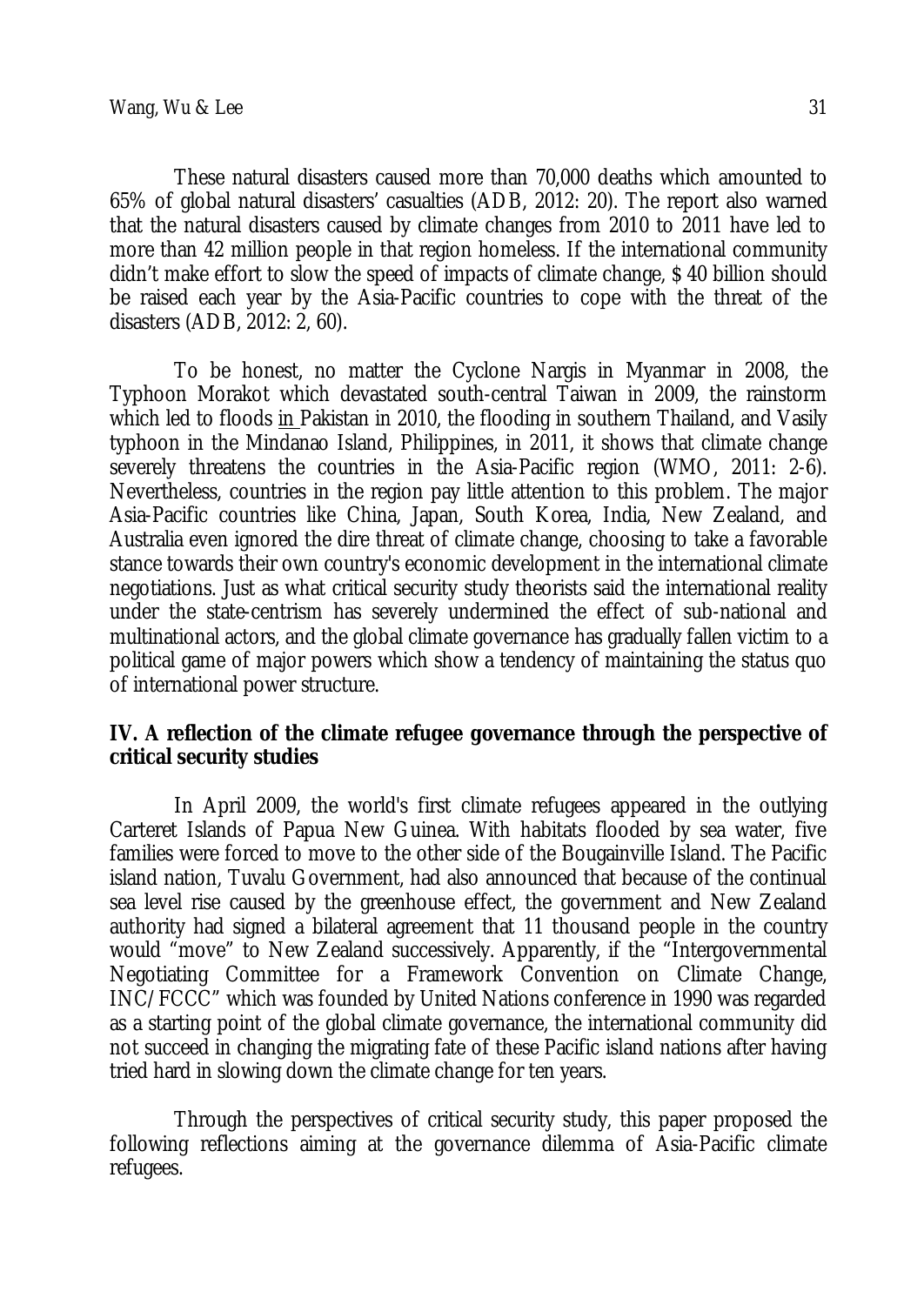#### **I) Back to the multi-security agent governance**

Under the restriction of "Statism", the current global climate governance is characterized by the Great Power Game. Obviously, the limited influence of the less developed countries can't be compared with those of the Umbrella Group countries and BASIC countries. Although OXFAM International, Greenpeace International, World Wide Fund for Nature and other non-governmental organizations were ranked as special observers of the United Nations climate negotiations, they virtually functioned as the critics on the rostrum. However, the problem of climate refugees mainly appears in underdeveloped countries such as those in the Asia-Pacific region. The people of these countries rely heavily on the natural environment, while the governments have weak capability in dealing with disasters and crises. What's more, they lack enough resources and technologies to get rid of the impact from deterioration of the natural environment (Myers, 2002; Africa Development Band, 2003).

Ironically, the developed countries such as Japan, New Zealand, and Australia, belong to the "Umbrella Group countries", which are headed by the United States and Canada, while developing countries such as China and India, are also the important members of the "BASIC". Although they are on the list of potentially threatened countries of Asia-Pacific climate refugees, their rapid economic development can afford enough resources to adapt themselves to the climate catastrophe. Hence, the climate refugee problems may be regarded as "future challenges" for the development of a country, but by no means a dire threat to jeopardize the survival of a nation. In other words, because current international climate negotiations don't really ponder the impacts of climate change from the perspectives of climate refugees, they lead to a sharp gap of recognitions between the major powers and underdeveloped countries towards the scope and scale of climatic threats. As a result, cohesion of norms and consensus among the major powers will only continue to strengthen the structure of climate governance which aims at "ensuring the economic development" and pays full attention to bargain for greenhouse gas emissions.

However, for climate refugees, resolving the urgent need of lands, water, and food is even more important than the annual *greenhouse gas emissions* and the commitment period of Kyoto Protocol. Therefore, unless the global climate governance gets rid of the hindrance of "statism" and backs to the governance model of multi-security agent, it is hard for the relevant governance to touch the core problem of the Asia-Pacific climate refugees.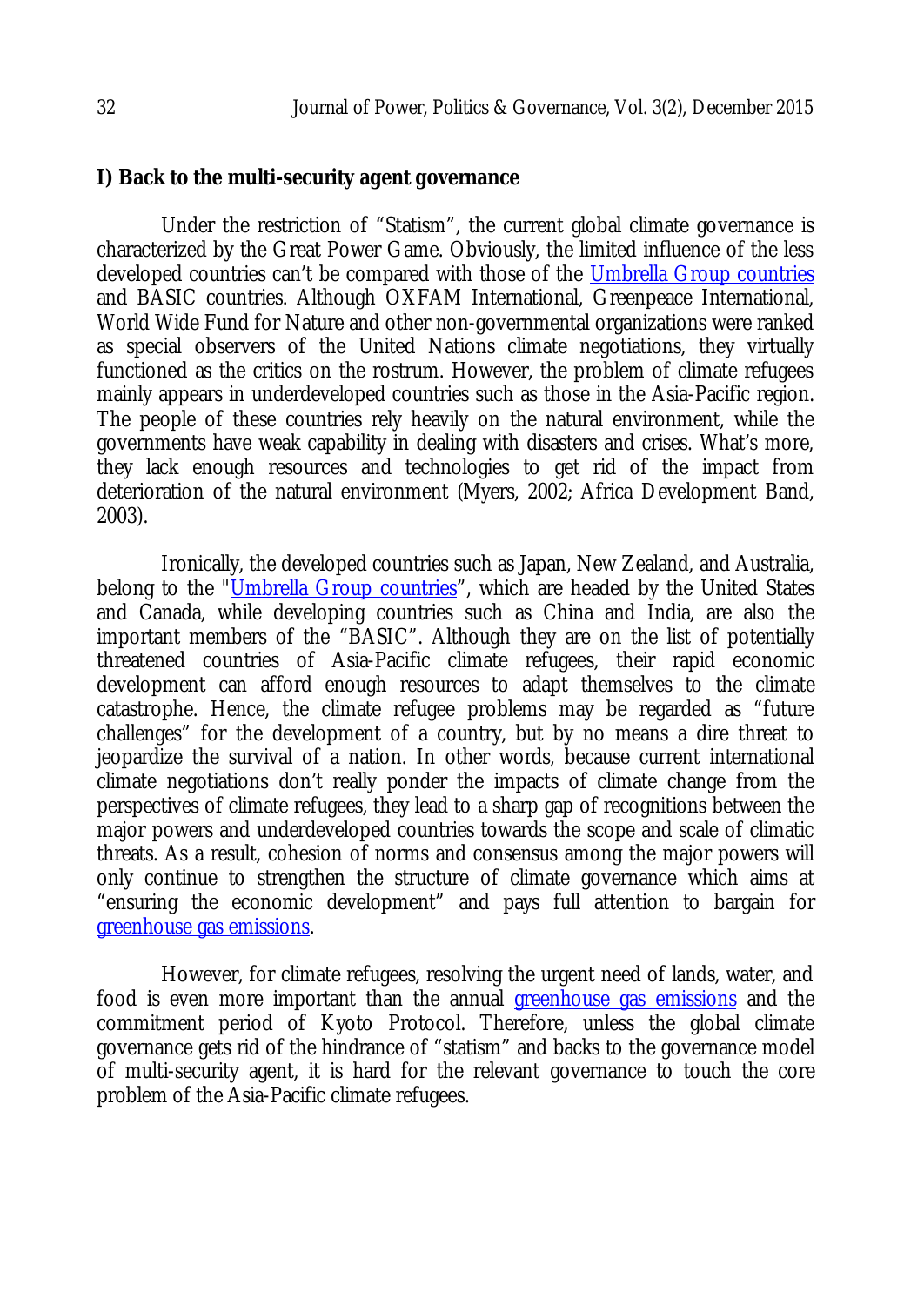#### **II) Cling to the analysis of human security**

The migration caused by extreme climate change mainly contains two genres that are internal one and international one: the former generally moves from coasts to inlands, and villages to cities, while the latter shows the trend that people migrate from developing and underdeveloped countries to developed ones. As shown in Figure 1, the deficient in resources caused by climate change is the main reason for the migration of internal and international population. No matter what kind of migration it is, the competition for resources definitely will put the recipients (cities/developed countries) under pressure. This will cause conflict and confrontation among groups (Brown et al., 2007: 1148). However, if the migration problem is simply caused by domestic climate change, the government may deal with it successfully by promoting reconstruction, land consolidation, urban renewal and other measures through the coordination of the stakeholders. This will lead to the governance result as depicted in the "scenario one" in Figure 1. However, if it involves the problems of trans-borders climate refugees, the governance process will become quite complex. Possibly, it will turn towards "scenario two" in Figure 1 under the condition of governance failure, and results in a vicious cycle of resources competition as well as conflict and confrontation.

 This is because the receiving states are not very willing to accommodate climate refugees based on the consideration of its domestic economy and social security. Therefore, most of the developed countries tend to take restrictive measures against immigration. In addition, it is prone to have friction among different races and groups, especially when the economic performance is poor in the receiving states. The natives tend to be hostile to and even attack foreign groups for defending their own interests and uncertain worries about their future.

Hence, it gives rise to more social problems and collective conflicts (Dupont, 2008: 40-41). In other words, what climate refugees face are not only the solution to the problems of food and habitat but also the issues of identification of culture and identity in a new environment (MacFarquhar, 2009: A4). To Asia-Pacific region where diverse races, cultures and religions coexist, it is actually the daunting challenges of regional security. The risks are that if receiving states mismanage the refugee issues, with the gap of ethnic, cultural and religious identification, any favor to foreign immigrants or natives will make the above mentioned collective conflict spread and become anti-government riots, which even may jeopardize the peace and stability of the neighboring states and regions. Therefore, considering the potential threats of climate refugees to Asia- Pacific region and international security, the governance of climate refugees which is together with political, economic, social and environmental problems is not only the individual obligation for receiving states but also the common responsibility of all human beings.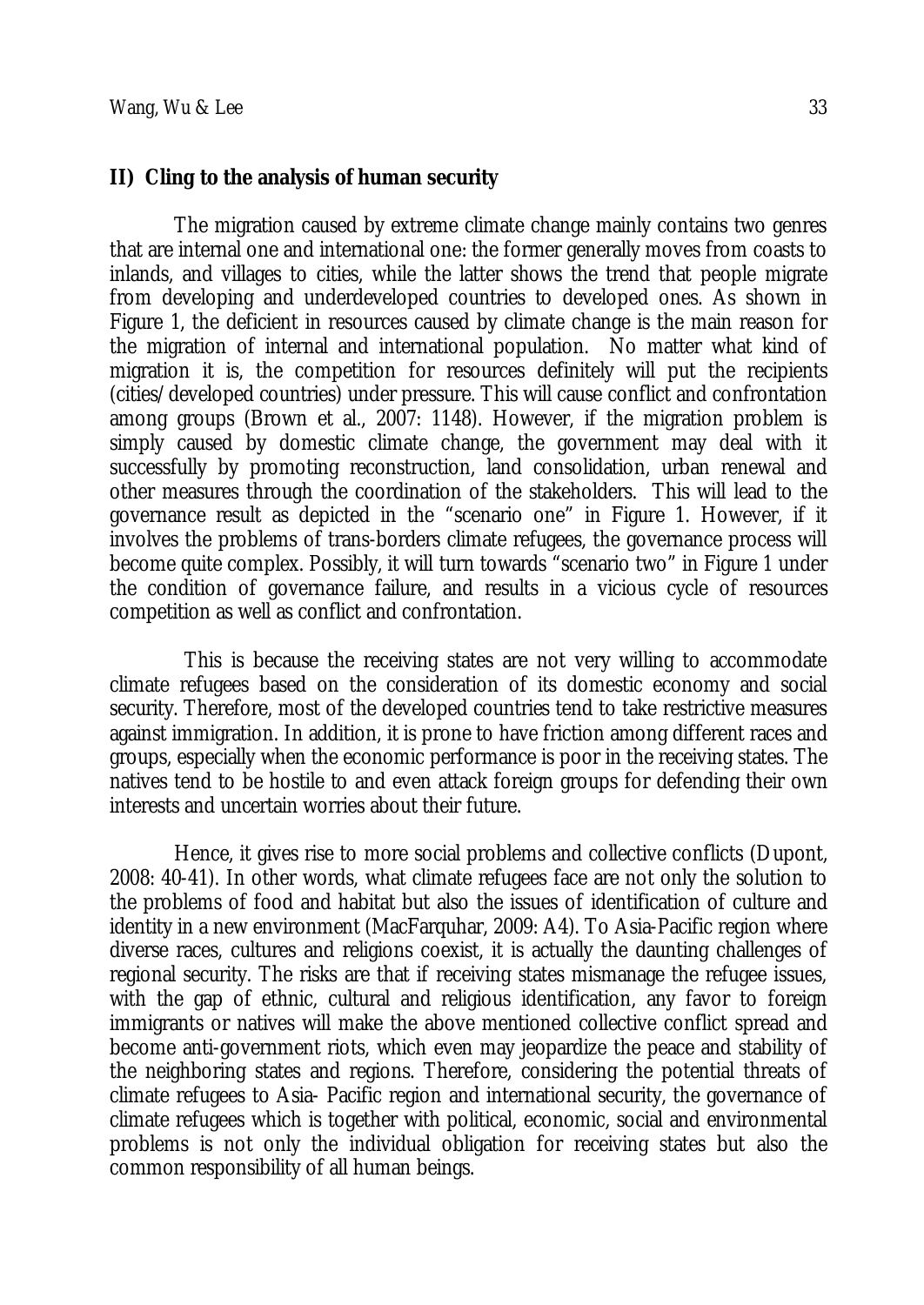

Figure 1: The schematic diagram of governing climate refugees.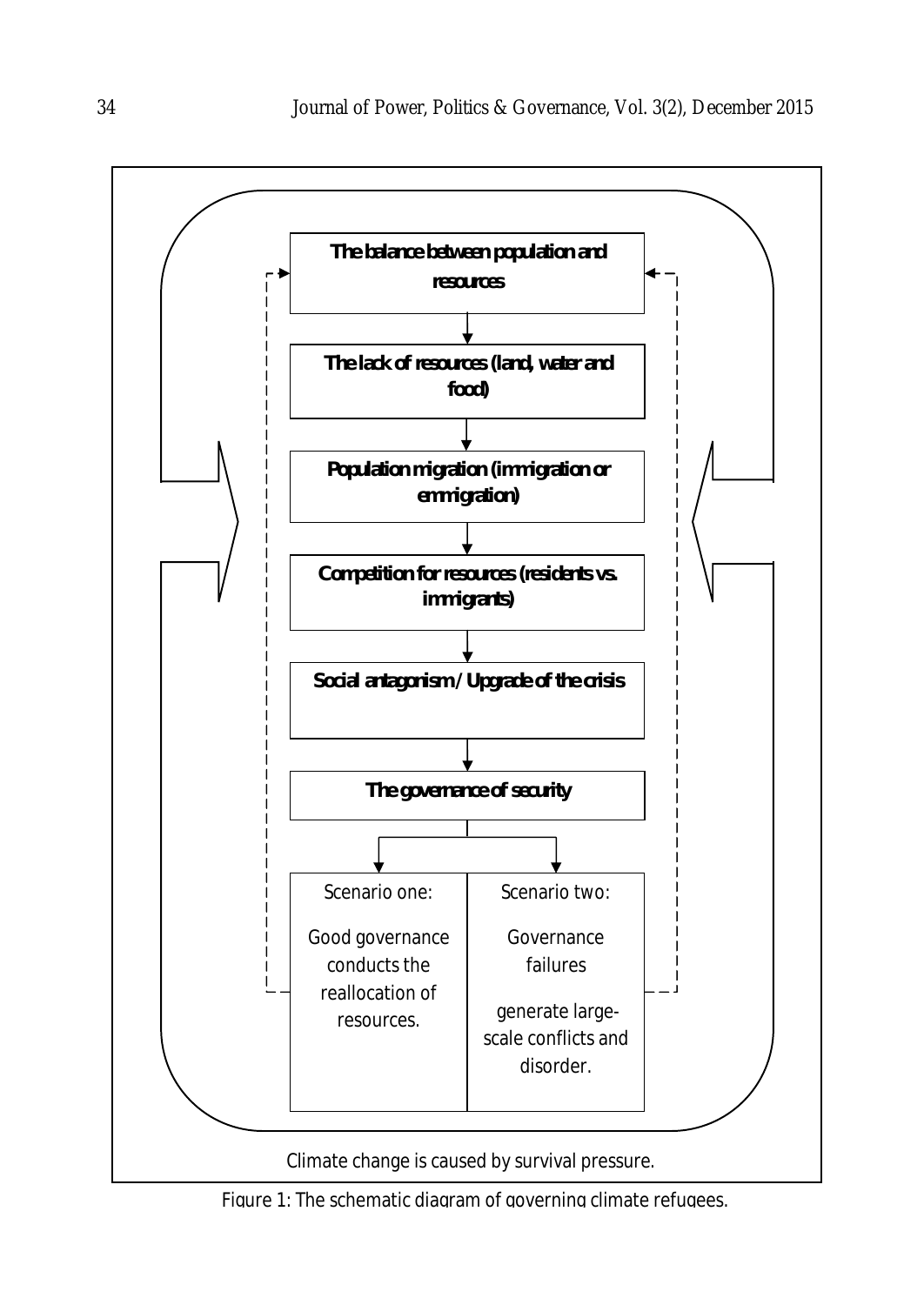$\overline{\phantom{a}}$ 

## **III) The Liberation is regarded as the pronoun of "Good governance"**

With restraining influence now, though the Climate Refugee problems pose no dire security threats to the developed countries such as the umbrella group, basic four countries, it is still an indispensable part of Global Climate governance. As a matter of fact, in spite of the fact that "Climate Refugees" are labeled as "Refugees", they don't conform to the subjective and objective definitions of "refugees" in International Law,<sup>13</sup> so it can't possess the rights and treatment of refugees stipulated by the International Law. They mainly rely on the limited humanitarian relief from UN High Commissioner for Refugees, UNHCR and International Organization for Migration, IOM (Zetter, 2007). Therefore, thinking about how to reconstruct the identification of climate refugees has become the responsibilities and challenges which the international community is bound to take (McLeman, 2011: 31-2).

In terms of this, although the "security community" which the international relations scholars have advocated for a long time does good to eliminate international conflicts, it does no help to improve the above mentioned identification problems of climate refugees. Thus, the qualified "good governance" which is equipped with liberty and equality can exist only by adopting the critical-security perspective that the "personal liberation equals to safety", aiming at constructing a "Emancipation community" which helps the climate refugees to escape from the insecure and oppressed condition, and removing the external and internal limitations from political, economic, social, cultural, and physiological barriers which impede the free choice of lifestyle.

Observed from the evolution of global climate governance in the past few years, the mechanism of "Green Climate Fund" which was formally initiated during the Durban climate conference is a brand new starting point toward the "Liberation Community". According to the design of United Nations Climate Change Conference, the Green Climate Fund would be managed by the board that consists of twenty four member states.

<sup>13</sup> Both the "Convention Relating to the Status of Refugees, United Nations, 1951" and the "Protocol relating to the Status of Refugees, 1967" point out that the term "Refugee" is applied to the following two aspects: In the subjective aspect, it should be " on account of a well-founded fear of persecution for reasons of race, religion, nationality, membership of a particular group, or political opinion." In the objective aspect, it means "any person who is outside their country of origin and unable or unwilling to return there or to avail themselves of its protection" because of the fear that is mentioned above.

<sup>(</sup>UNHCR 2010) From the concept of "Refugees" defined by the above convention, it is absolutely hard to confirm that the reasons "Climate Refugees" leave their home are because they are oppressed by the above mentioned subjective factors. Also, most "Climate Refugees" appear in the interior of countries and rarely has the trait of crossing the frontier.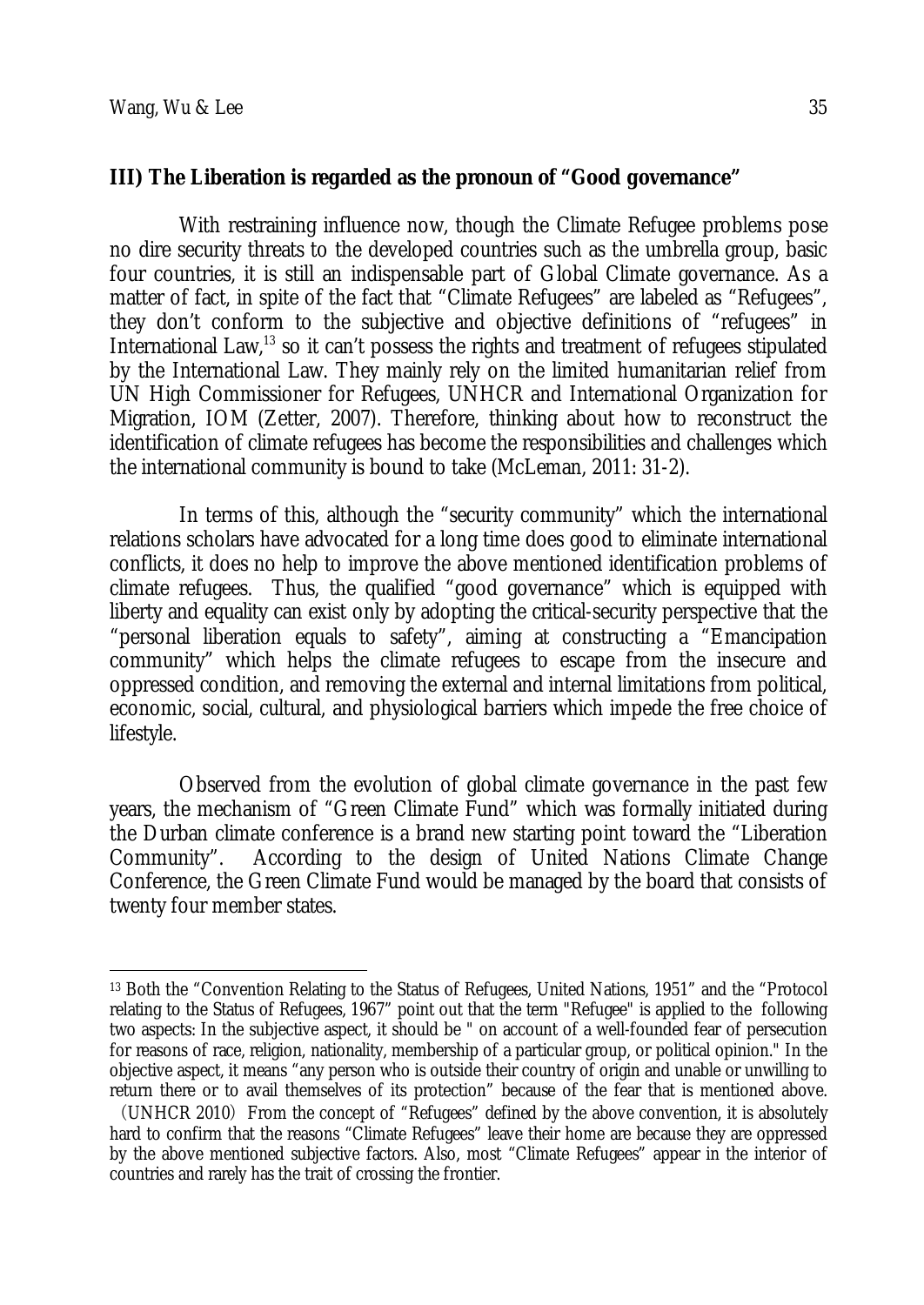In order to maintain a balance among the board members, it was expressly stipulated that developing countries should take up more than half seats, which should include three seats for Asia-Pacific countries, Africa countries, and Latin America and Caribbean Sea countries respectively, one for fragile island country, underdeveloped country, and developing country except the above-mentioned areas respectively (UNFCCC, 2011). Apparently, the mechanism of "Green Climate Fund" still has a wide gap toward the goal of emancipating climate refugees, and there are some technique problems of operating the fund which nation groups need to overcome. Nevertheless, the mechanism that provides protection of seats of fragile island and underdeveloped countries in the board moves a step closer to the climate refugee governance, and it is worth paying close attention to its subsequent development.

#### **V. Conclusion**

This paper is a reflection on current governance of climate refugees in Asia Pacific region. It aims at analyzing the crux about why the international organizations have difficulty implementing the related initiatives through the approach of "critical security studies" and conceives possible directions of region cooperation on climate security and the its future prospect. This study discovered that the problem of climate refugees mainly appears in underdeveloped countries such as those in the Asia-Pacific region. The people of these countries rely heavily on the natural environment, while the governments have weak capability in dealing with disasters and crises. What's more, they lack enough resources and technologies to get rid of the impact from deterioration of the natural environment. On the other hand, the major Asia-Pacific countries like China, Japan, South Korea, India, New Zealand, and Australia pay little attention to this problem, and even ignored the urgent threat of climate change, choosing to take a favorable stance which benefits their own country's economic development in the international climate negotiations. This shows that "state centrism" is not only unhelpful in relieving the problem of climate refugees in Asia-Pacific region, but more likely to be the source of insecurity of the residents in developing countries in this region under the banner of the supreme national interest.

This paper pointed out that in addition to the basic needs such as food and habitats, what is more important is how to solve the identification problems of culture and identify under the new environment. To Asia-Pacific region where diverse races, cultures and religions coexist, it is actually the daunting challenges of regional security. Therefore, considering the potential threats of climate refugees to Asia- Pacific region and international security, the governance of climate refugees which is together with political, economic, social and environmental problems is not only the individual obligation for receiving states but also the common responsibility of all human beings.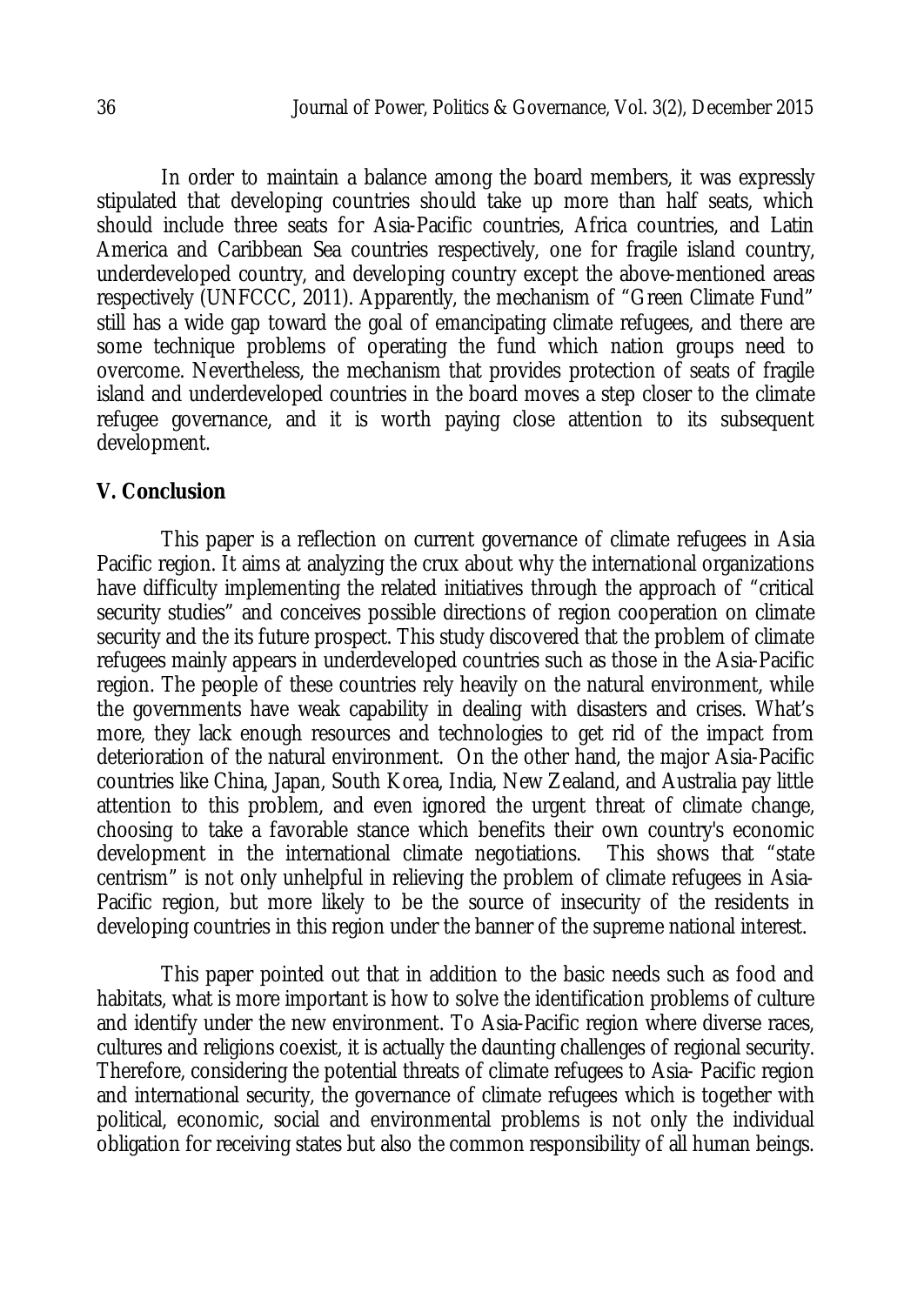In other words, the qualified "good governance" which is equipped with liberty and equality can exist only by adopting the critical-security perspective that the "personal liberation equals to safety", aiming at constructing a "Emancipation community" which helps the climate refugees to escape from the insecure and oppressed condition, and removing the external and internal limitations from political, economic, social, cultural, and physiological barriers which impede the free choice of lifestyle.

It is noteworthy that there are some scholars advocating that critical security study is too abstract and ideal, and can only be regarded as a kind of observation method instead of a political theory. And it has a defect which is difficult to be put into practice (Eriksson, 1999: 320). However, what the critical security study would like to criticize is the realpolitik theory which was set up by traditional security scholars through "statism" ontology and "empirical positivism" epistemology, because this kind of theory claiming itself neutral and objective tends to maintain the current unequal political order and confine free and peaceful development of human beings. That is to say, through the deepening and broadening process of critical security study, the concept of security governance will not be confined to narrow concept of national interest or sovereignty anymore, and the way of solving problems will also not be limited to the realist thoughts of power politics. In sum, only by combining the opinions of critical security study, and backing to the Multi-agents and clinging to the issue of human security to go on the analysis, will the "liberation community" which meets all the human needs be constructed and make adequate response to the security challenges that issues of climate refugees pose to the Asia Pacific countries.

## **Reference**

ADB. 2011. *Climate Change and Migration in Asia and the Pacific*. Manila: Asian Development Bank. http://reliefweb.int/sites/reliefweb.int/files/resources/7C240AE3C0B2EE0 949257830001BB23B-Full\_Report.pdf (September 1, 2013). \_\_\_\_\_\_. 2012. *Addressing Climate Change and Migration in Asia and the Pacific*. Manila: Asian **Development** Bank. http://reliefweb.int/sites/reliefweb.int/files/resources/addressing-climate-

change-migration\_0.pdf (September 1, 2013).

- Africa Development Band (2003) Poverty and Climate Change-Reducing the Vulnerabililty of the Poor through Adaptation. Washington, D.C.: African Development Bank and World Bank.
- Booth, Ken, and Peter Vale (1995) Security in Southern Africa: After Apartheird, Beyond Realism. International Affairs 71(2): 285-304.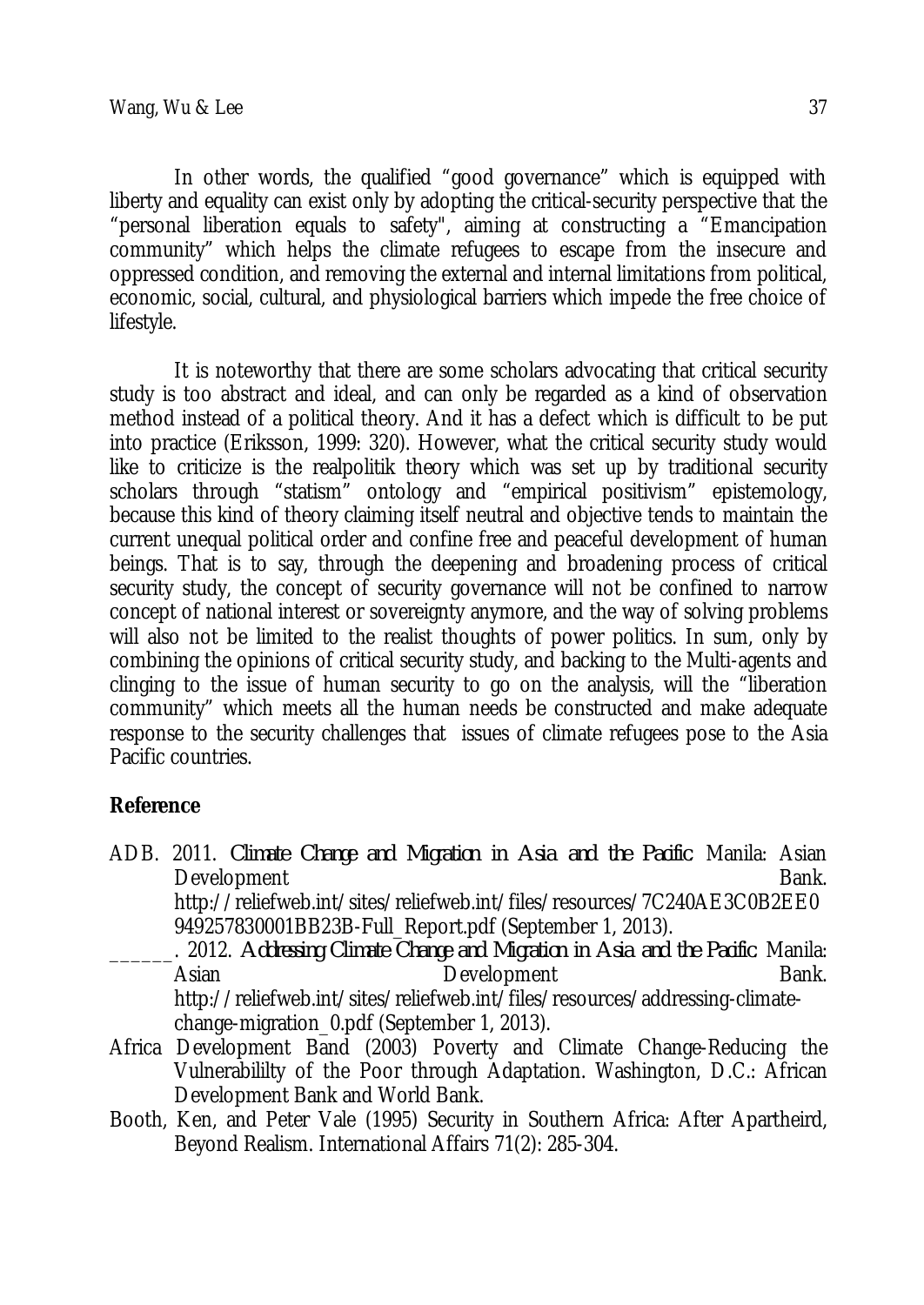- Booth, Ken (1991) Security and Emancipation. Review of International Studies 17 (4): 313-26.
	- \_\_\_\_\_\_ (2005a) Critical Explorations. In Ken Booth (ed) Critical Security Studies and World Politics. Boulder, Colo.: Lynne Rienner Publishers, 21-26.
- \_\_\_\_\_\_ (2005b) Introduction to Part 2. In Ken Booth (ed) Critical Security Studies and World Politics. Boulder, Colo.: Lynne Rienner Publishers, 109-112.
- \_\_\_\_\_\_ (2005c) Introduction to Part 3. In Ken Booth (ed) Critical Security Studies and World Politics. Boulder, Colo.: Lynne Rienner Publishers, 181-188.
- \_\_\_\_\_\_ (2005) Beyond Critical Security Studies. In Ken Booth (ed) Critical Security Studies and World Politics. Boulder, Colo.: Lynne Rienner Publishers, 259- 278.
- Brown, Oli, Anne Hammill, and Robert Mcleman (2007) Climate Change as the 'New' Security Threat: Implications for Africa. International Affairs 83 (6): 1141-54.
- Cheeseman, Graeme (2005) Military Force(s) and In/security. In Ken Booth (ed) Critical Security Studies and World Politics. Boulder, Colo.: Lynne Rienner Publishers, 63-88.
- Cruz, R. V., H. Harasawa, M. Lal, S. Wu, Y. Anokhin, B. Punsalmaa, Y. Honda, M. Jafari, C. Li, and N. Huu Ninh (2007) Asia. Climate Change 2007: Impacts, Adaptation and Valnerability. Contribution of Working Group II to the Fourth Assessment Report of the Intergovernmental Panel on Climate Change. In M. L. Parry, O. F. Canziani, J. P. Palutikof, P. J. van der Linden, and C. E. Hanson (eds). Cambridge, UK: Cambridge University Press, 469- 506.
- Dasgupta, Susmita, Benoit Laplante, Craig Meisner, David Wheeler, and Jianping Yan (2007) The Impact of Sea Level Rise on Developing Countries: A Comparative Analysis. World Bank Policy Research Working Paper 4136. http://water.worldbank.org/water/publications/impact-sea-level-risedeveloping-countries-comparative-analysis (September 10, 2013).
- Dupont, Alan (2008) The Strategic implications of Climate Change. Survival 50 (3): 29-54.
- Eriksson, Johan (1999) Observers or Advocates? On the Political Role of Security Analysis. Cooperation and Conflict 34 (3): 311-30.<br>(2011) Myanmar: Cyclone Nargis
- IFRC (2011) Myanmar: Cyclone Nargis 2008 and Figures. http://www.ifrc.org/en/news-and-media/news-stories/asiapacific/myanmar/myanmar-cyclone-nargis-2008-facts-and-figures/ (September 15, 2013).
- IPCC (2007) Climate Change 2007: Synthesis Report. Geneva, Switzerland: IPCC.
- Jones, Richard Wyn (1995) 'Message in a Bottle'? Theory and Praxis in Critical Security Studies. Contemporary Security Policy 16 (3): 299-319.

(1999) Security, Strategy, and Critical Theory. Boulder: Lynne Rienner Publishers.